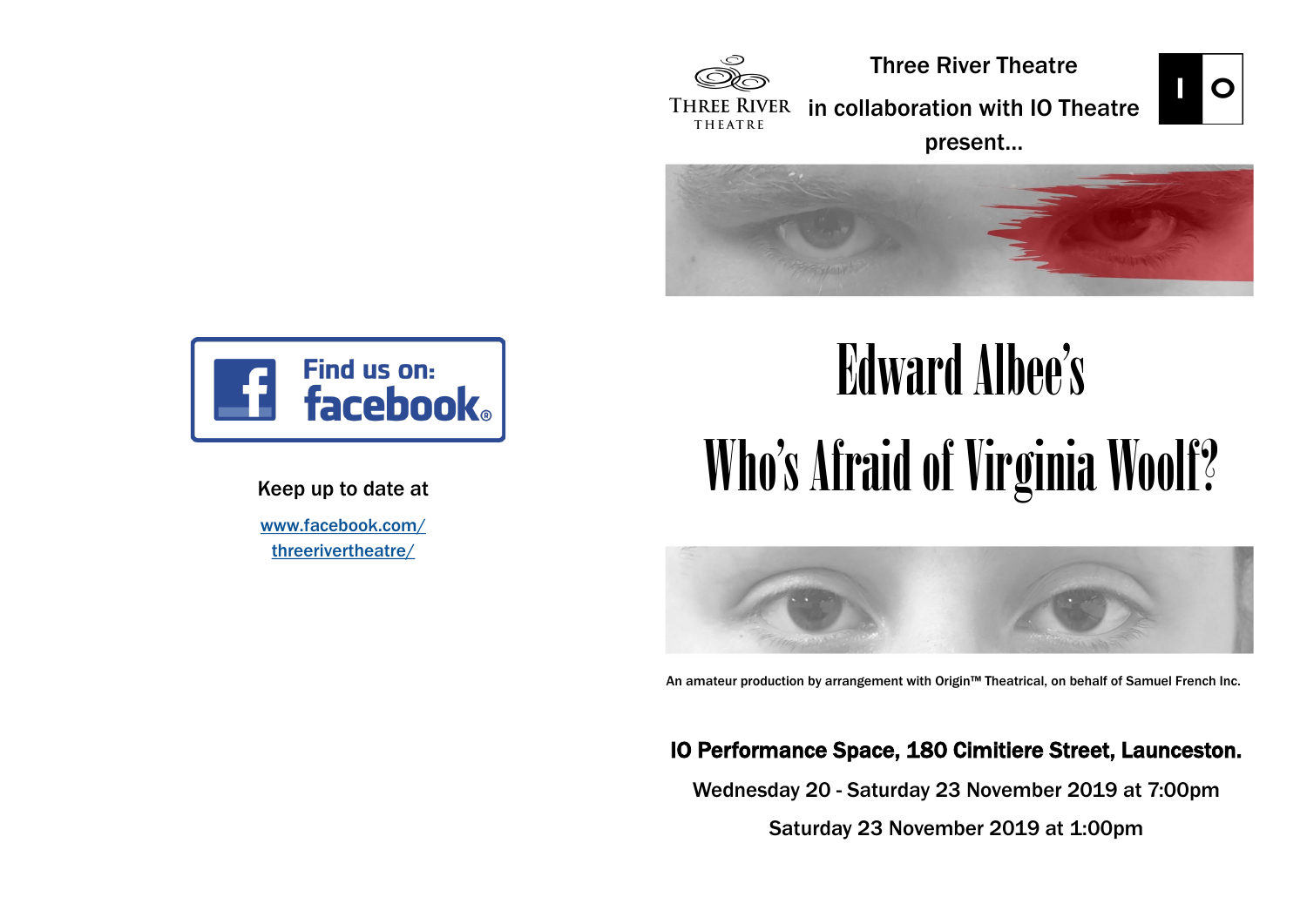### ABOUT THE PLAYWRIGHT...



#### EDWARD ALBEE



Edward Franklin Albee III (March 12, 1928 – September 16, 2016) was an American playwright renown for works such as *The Zoo Story* (1958), The *Sandbox* (1959), *Who's Afraid of Virginia Woolf?* (1962) and *A Delicate Balance* (1966).

His early works reflect a mastery and Americanisation of the Theatre of the Absurd that found its peak in works by European playwrights such as Samuel Beckett, Eugène Ionesco and Jean Genet. According to The New York Times, Albee was "widely considered

to be the foremost American playwright of his generation."

*Who's Afraid of Virginia Woolf?* was Albee's most iconic play, portraying his love for offering frank examinations of the modern condition. The play ran on Broadway from October 1962 to May 1964 and won a Tony Award for Best Play in 1963 and was selected for the 1963 Pulitzer Prize.

### WELCOME TO *WHO'S AFRAID OF VIRGINIA WOOLF?...*



Three River Theatre welcomes you!

You are joining Three River Theatre for this excellent production as our commitment to strong local theatre continues apace. This is our second major production for 2019, after our very rewarding collaboration with Blue Cow Theatre for *101* in July/August; next year we have two major productions scheduled, along with a return to the gorgeous grounds of Clarendon for more adventures with Shakespeare, and the continuation of our popular Play Readings with a focus for 2020 on Australian work.

We always welcome people to be involved in what we do—if you would like to be part of our team, get in touch at 3rivertheatre@gmail.com to volunteer, audition, join our committee or any one of myriad other roles we have on offer for those keen to taste the thrill that is participation in community.

Three River Theatre thanks the cast and crew of Who's *Afraid of Virginia Woolf?* for their commitment to this production, a riveting performance of a contemporary classic that aspires to the noble goal of all art—to show us ourselves in ways that may challenge our attitudes and perceptions.

We hope you enjoy this production, and invite you to keep in touch for news of our further adventures in Launceston's engaging, diverse and enriching local theatre scene.

Cameron Hindrum

President

Three River Theatre

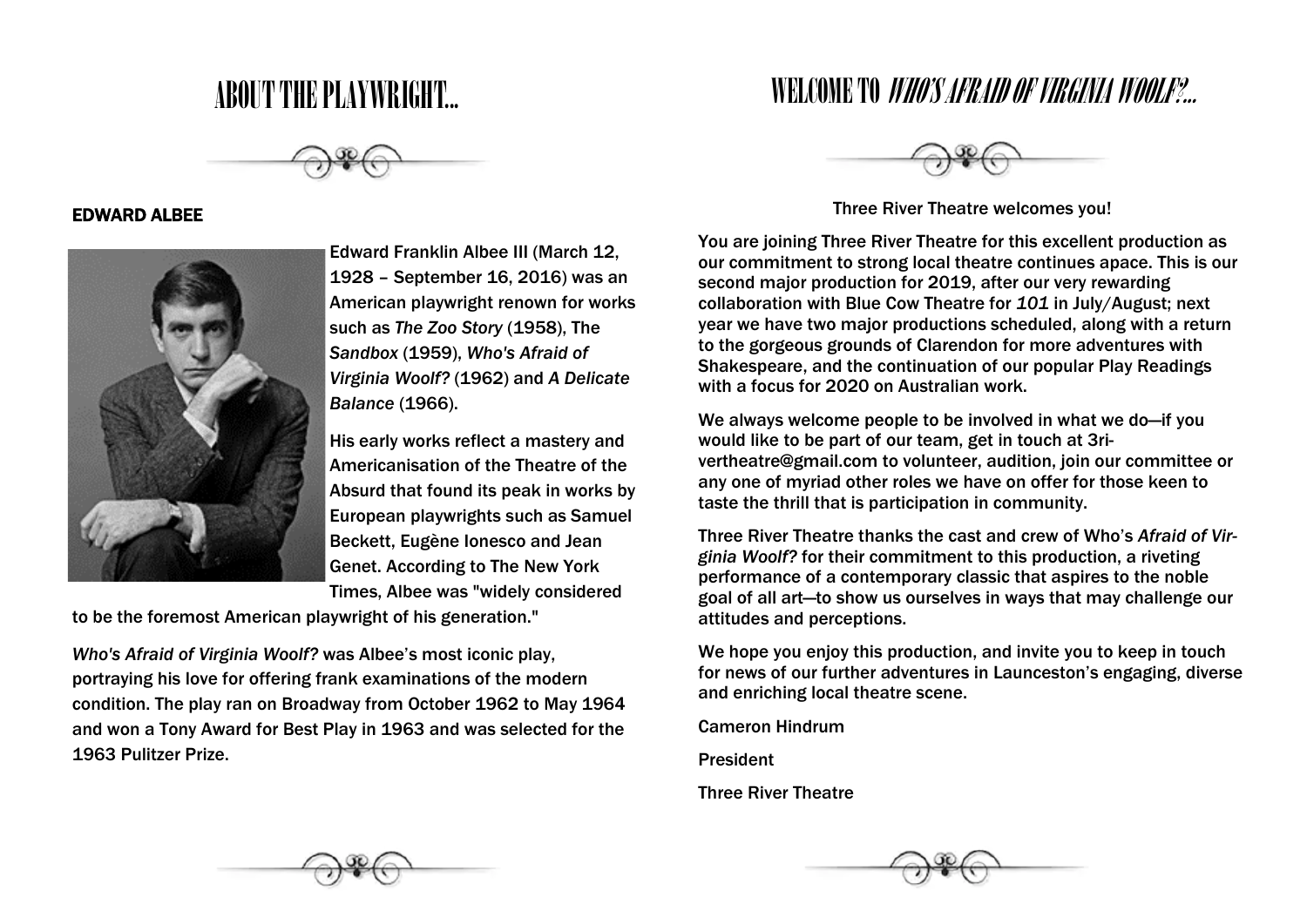### FROM THE DIRECTOR...

"Welcome to the twisted world of George and Martha…"

I am so very happy to be directing again, having acted in many productions over the years for Three River Theatre, the Launceston Players, Mudlark Theatre, and Stephen Beckett Productions. I'm especially pleased to be directing one of my personal favourites, *Who's Afraid of Virginia Woolf?*

*Who's Afraid?* is an absurdist piece of theatre, exploring the fine line between truth and illusion. The set design reflects this theme, allowing the audience to experience the illusion of theatre, while at the same time, being completely immersed in the 'truth' of what is happening on the stage.

The sheer magnitude of performing a challenging piece of theatre such as this demands a passionate and committed cast and crew. The overwhelming sense of achievement and determination of every member of the *Who's Afraid?* team has filled me with admiration.

Thank you to all the people onstage and behind the scenes that have helped in sharing my vision. My special thanks to a truly dedicated and professional cast, the *Who's Afraid?* family. This show is a credit to you all. You can all be "right proud".

Finally, thank you to Di and Pauline, for everything.

Jan Gluszyk,





PRODUCTION TEAM

#### DIAN SMITH… Stage Manager



Dian has been actively involved with theatre in the Launceston district for many years, either on the stage or working behind the scenes with the Deloraine Dramatic Society, Launceston Musical Society, Launceston Players, PCYC Youth Drama Group and Encore Theatre Company. She has also stagemanaged the *Northern Midlands RSL Sub branch Centenary of ANZAC Concert* in 2015 and the *RSL Tasmania* 

*Centenary of Armistice Concert* in 2018.

After a break of 7 years in live theatre, Dian returns to the role of Stage Manager for this exciting and thought-provoking production of *Who's Afraid of Virginia Woolf?* and would like to thank Jan for trusting her with his "baby".

She would also like to thank Three River Theatre and IO Performance, and the cast and crew for their support and friendship.

Dian trusts that you will enjoy watching the show.

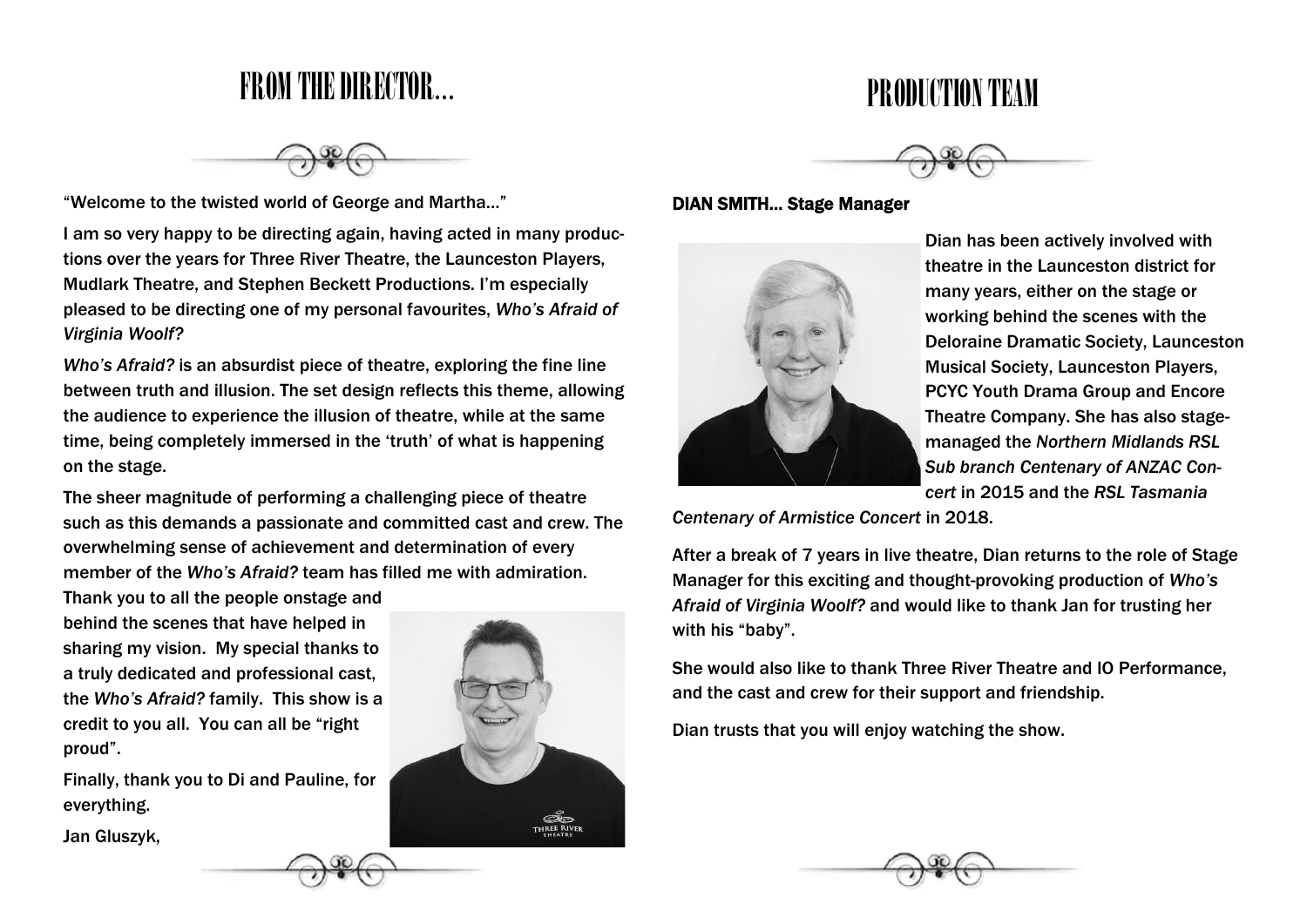

**CAST** 

#### *In order of appearance*

| George | <b>Callum Westwood</b> |
|--------|------------------------|
| Martha | <b>Fiona Reilly</b>    |
| Honey  | <b>Lena Reilly</b>     |
| Nick   | <b>Hamish Wooders</b>  |



### SETTING

The home of George and Martha, set on the campus of a small, New England university.

- SHOW RUN TIME: The show runs approximately 3 hours with two 10minute intervals.
- CONTENT WARNING: The play contains scenes of abuse and violence.



### THE CAST

#### FIONA REILLY… Martha



Fiona Reilly has been involved in theatre and dance for many years. After completing a B.Ed at Deakin University and a Masters in Fine Arts, Fiona has spent many years teaching, choreographing and performing both nationally and internationally. In turning her hand to performing again, Fiona has performed in: *Black Adder* (Encore Theatre, 2016), *One Flew over the Cuckoo's Nest* (Launceston Players, 2017), *The Season of Sarsaparilla,* (Three River

Theatre, 2017), *Stepping Out* (Launceston Players, 2018) and was invited to be the Movement Director for George Orwell's *1984* (Launceston Players, 2019). Playing Martha in *Who's Afraid of Virginia Woolf* is an absolute joy!



#### LENA REILLY...Honey



Lena adores theatre and has been extremely passionate about performing from a very young age. She has performed with multiple companies in Tasmania. She has had the opportunity to play many characters onstage in over 20 shows, with recent credits including *One Flew over the Cuckoo's Nest* (Launceston Players, 2017), *Constellations* (UTAS, 2018), *Stepping Out* (Launceston Players, 2018), and 1984 (Launceston Players,

2019). Lena is thrilled to play Honey in *Who's Afraid of Virginia Woolf?* Honey is a delightful yet complex character who does like a drop of brandy: "I love brandy, I really do!"

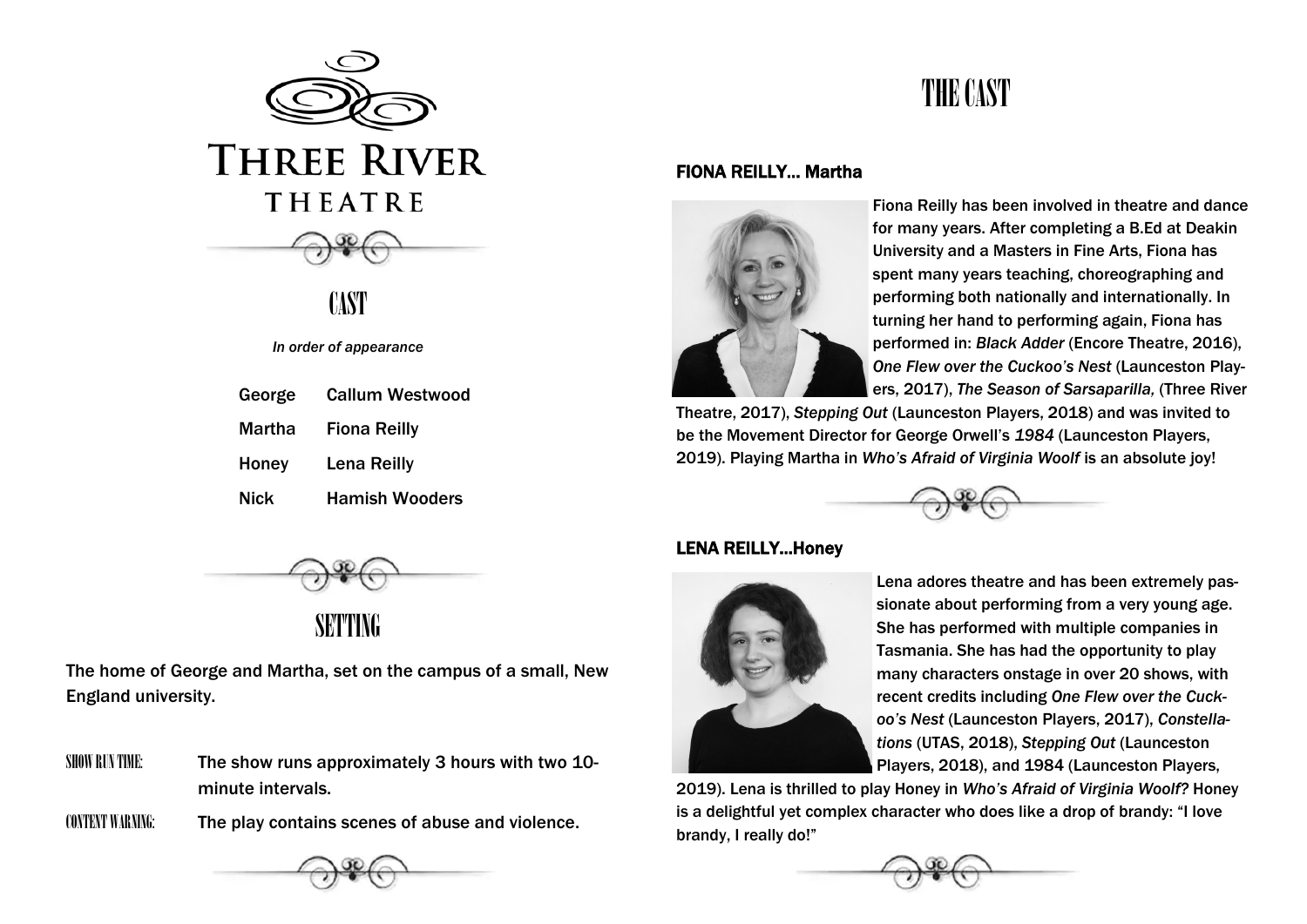## THE CAST

#### CALLUM WESTWOOD… George



Since graduating from UTAS in 2016, Callum has been a part of numerous theatre productions, including *One Flew Over the Cuckoo's Nest*  (Launceston Players, 2017), *The Season at Sarsaparilla* (Three River Theatre, 2017), *Much Ado About Nothing* (Adaptivity Theatre, 2018) and *Iron*  (IO Performance, 2019). He as also received a nomination at the Tasmanian Theatre Awards for his sound design work on *Our Town* (Three River

Theatre, 2018). The role of George in *Who's Afraid of Virginia Woolf* is his biggest role he's performed in yet, and he's extremely excited to be portraying this iconic character on stage. He hopes you all enjoy the show.



#### HAMISH WOODERS...Nick



Hamish is a current third year Bachelor of Contemporary Arts student at UTAS. While studying under the BCA, he has been in both *Cloudstreet* (UTAS, 2019), *The Skriker* (UTAS, 2018) and *The Prometheus Project* (UTAS, 2017). Beyond direct course work, he has also been in multiple Fawkes Theatre Company productions, such as *Polaroid Stories* (UTAS, 2019), *Lines* (UTAS, 2018) and *Macbeth* (UTAS, 2018). In local community theatre, Hamish

has also acted in *Our Town* (Three River Theatre, 2018) and *One Day 15*  (Mudlark Theatre, 2018). Hamish has enjoyed playing the role of Nick in *Who's Afraid* and hopes you all enjoy the performance.



### PRODUCTION TEAM

Director: Jan Gluszyk Producer: Pauline Robson Stage Manager: Dian Smith Costume Design: Janice Molineux Set Design: Jan Gluszyk Sound Design: Jan Gluszyk Sound Cuts: Nick Cummings Properties: Janice Molineux Technical Advisor: Stan Gottschalk

Publicity Manager: Pauline Robson Program Design: Debbie Parish Original Artwork: Lena Jane Photos: Megan Casey Ticketing: Pauline Robson

Front of House Manager: IO Performance Bar Manager: IO Performance First Aid Officer: Jan Gluszyk

Lighting Design: Chris Jackson IO Performance Set Construction: Ian Dix and Gerhard "Flocky" Bock Stage Crew: Grace Roberts IO Performance Dresser: Jan Gluszyk Gun Advice: John Green

Ushers: Jill Todman, Georgie Todman, Cameron Hindrum, Cheryl Neasey, Ian Dix, Nick Cummings and Yasmin Batter Traffic Manager: Ian Dix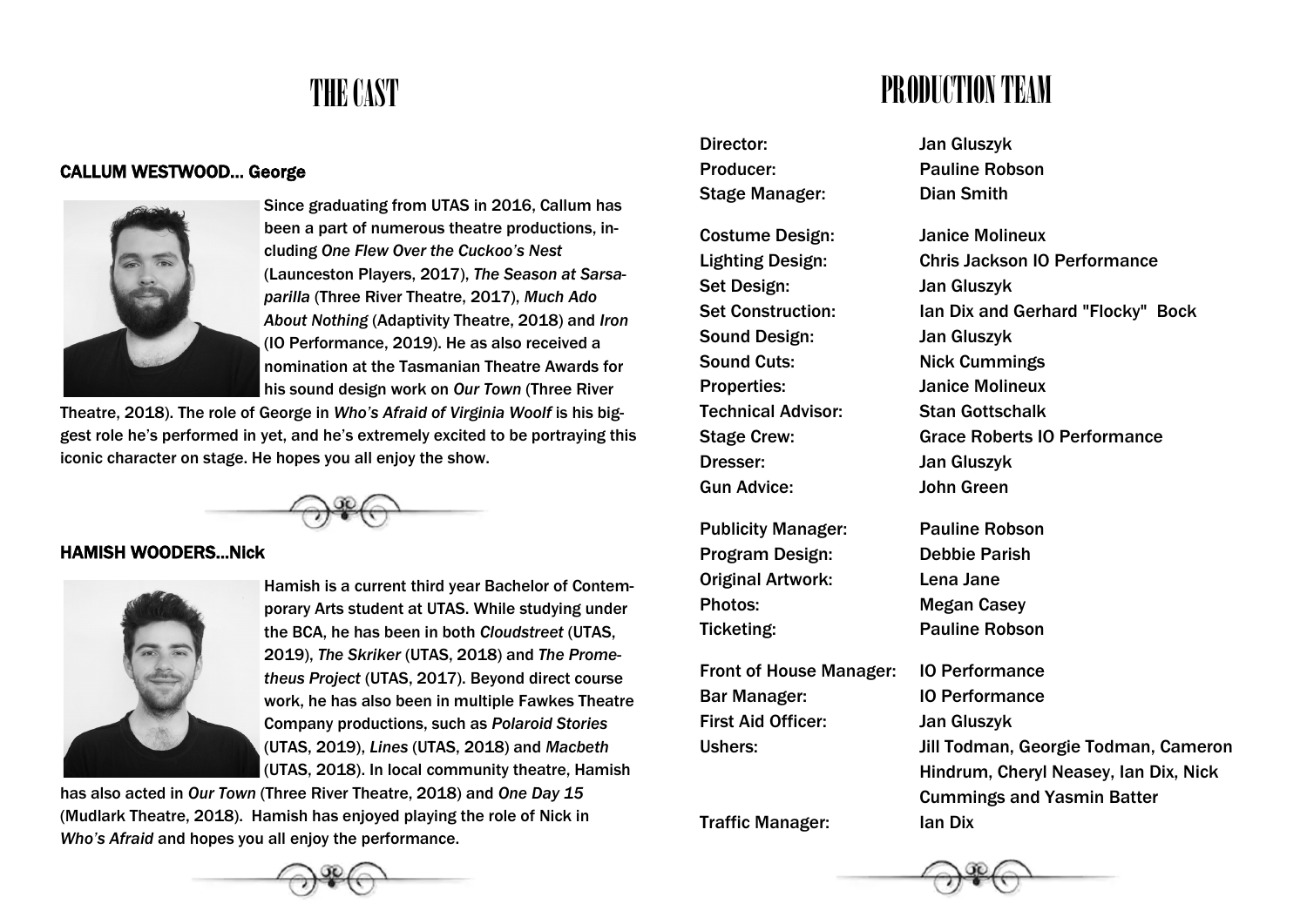



IO Performance is delighted to be collaboration. With 3River Theatre on the production of Who's Afraid of Virginia Woolf.

IO Performance is a performance group necessitated out of a need to make bold, dangerous and innovative theatre & performance that interrogates the medium, challenging audiences and artists alike.

Based out of Launceston, Tasmania, we at IO live by the maxim 'you can only get out what you put in.' This is never truer than supporting emerging

creatives of all kinds. We cannot grow a local performing arts sector if we don't support the brilliant local artists that surround us.

So, in a climate where it is growing ever harder to gain support from funding sources we decided to offer what support we could to emerging bold performance makers.

We love to work with emerging designers, directors, actors, technicians, composers and writers..

We love to collaborate! It's our jam, and our way of creating, our way of life!



Thank you for supporting Three River Theatre!

With a proud 65-year history, Three River is dedicated to the best of community theatre: excellent productions, energising social events and great company.

The Three River Theatre Committee are as follows and the *Who's Afraid of Virginia Woolf* team thank them wholeheartedly for their support and tireless work in relation to producing this show:

Cameron Hindrum (President) Jan Gluszyk (Vice President) Pauline Robson (Financial Officer) Yasmine Barrett (Secretary) Georgie Todman Carolyn Glock

Debbie Parish

CONTACT US

Three River Theatre Inc. PO Box 1377, Launceston, TAS, 7250

3rivertheatre@gmail.com www.threerivertheatre.com.au

Find "Three River Theatre" on Facebook... We'd love to hear from you!